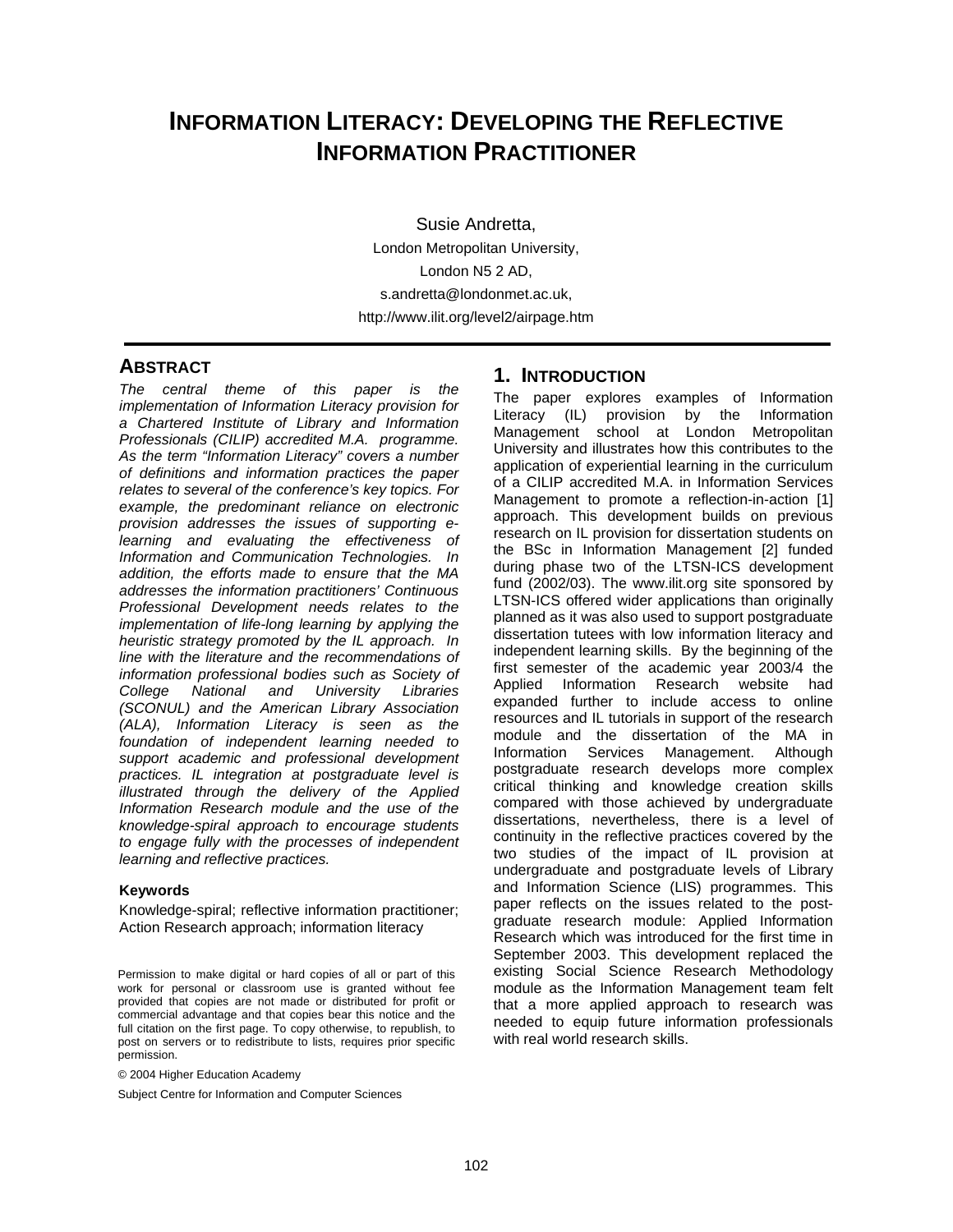## **1.1 Professional perspectives of Information Literacy**

Probably the most quoted definition of IL is the one produced by the ALA as far back as 1989 which links information skills to independent learning "To be information literate, a person must be able to recognise when information is needed and have the ability to locate, evaluate, and use effectively the needed information [..] Ultimately, information literate people are those who have learned how to learn." [3] This paper fully endorses the ALA's view that "What is called for is not a new information studies curriculum but, rather, a restructuring of the learning process.." [4], and explores ways in which provision at London Metropolitan University has changed to implement the IL approach proposed by the ALA in conjunction with reflective research practices rooted in the LIS domain.

Some information practitioners are reluctant to use the term "literacy" because of the perceived association with the issue of illiteracy and "the continuing implication that librarians are dealing with clients on a basic or even remedial level." [5]. However, a more appropriate definition of higher literacy is used here which "entails the ability to make inferences from material, formulate questions and develop ideas." [6]. This description, therefore, elevates information literacy to a method of enquiry that is appropriate for post-graduate research work, one that operates at the knowledge-creation end of the learning spectrum [7]. This is complemented by Hepworth's definition of IL where the term is given a professional dimension and describes: "The ability to participate in the development of one's profession and the ability to continuously gather information in one's professional field, ability to develop one's tasks and continually search for data, information and knowledge to fulfill these tasks" [8].

As advocated by SCONUL, IL provision must be fully integrated into the curriculum in order to maximise its impact. The case illustrated here operates this integrated model by developing research skills and a culture of independent learning within the research-specific module of the MA. Learning, in this case, is experiential and reflective as it operates on the principles of iteration and progression. Bawden and Robinson define the learning accomplished through these processes as a "knowledge spiral" [9] where the acquisition of knowledge takes the learner to higher and more complex levels of competence.

# **2. INFORMATION LITERACY: IMPLEMENTING THE KNOWLEDGE-SPIRAL**

### **APPROACH**

Information Literacy provides the framework for Applied Information Research (AIR), one of the

core modules of the MA in Information Services Management. This follows a recommendation by the American Library Association, which states that: "Librarian education and performance expectations need to include information literacy." [10]. Here IL is contextualised in the AIR module through the development of research design skills required to produce a bid for funding, and of communication skills through practice and assessment in a range of dissemination strategies using a variety of media. This is line with Hepworth's view that library staff need ".. to broaden their perception of information management to include the management of data. This is becoming increasingly apparent in the digital library environment [and because of this library staff] would benefit from courses in research methodology and experimental practice as well as methods for presenting and visualising information." [11]. Although Hepworth refers specifically to library staff, AIR aims to address the needs of information practitioners working both within and beyond the library environment.

The development of the AIR module also followed consultation with information professionals from a range of information sectors, who have a long-term working relationship with the school through the placement system. The consultation exercise identified a range of competences that employers expect in newly qualified information practitioners. These are: knowledge of information sources, a flexible 'can-do' attitude and good communication skills. The applied nature of investigative work is reflected in AIR through provision that encourages experiential and reflective learning associated with the more complex knowledge-creation aspect of IL. This spiral/cyclical learning process is fully embedded in the module syllabus through an Action Research perspective shown in Figure 1, where: "Each cycle has four steps: plan, act, observe,

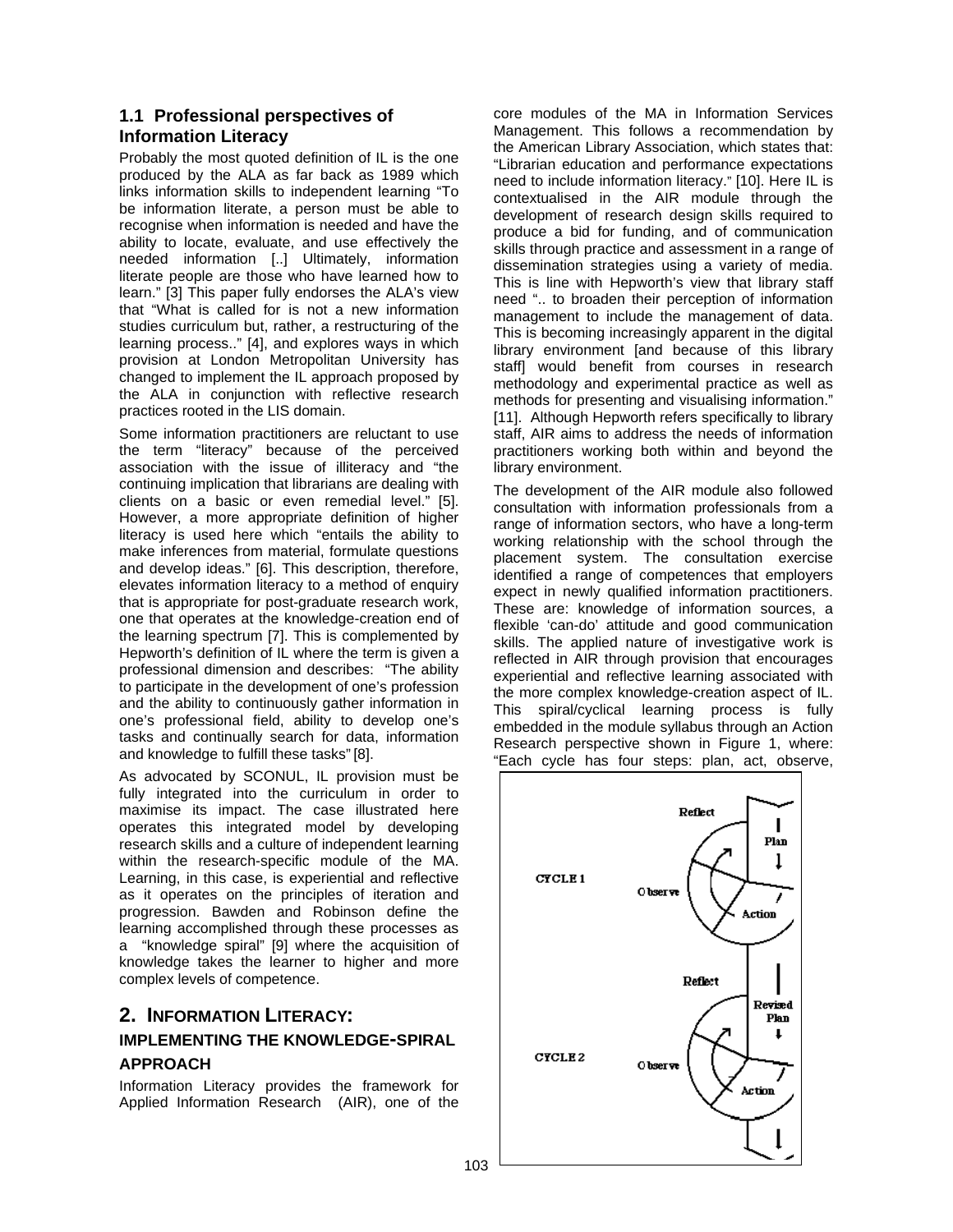reflect" [12].

#### **Figure 1: Action Research Cycle [13]**

This process fully reflects the elements of learning promoted by Bruce's IL model [14] composed of the following three main stages: undertaking information literacy practices (i.e. learning); reflecting on experience (i.e. being aware of learning) and applying the experience to new contexts (i.e. transfer of learning). The element of formative feedback plays a crucial role in facilitating reflection on the research activities that students undertake throughout the module. Provision of formative feedback on students' practice in research and dissemination strategies has been shown to motivate students to engage actively with the investigative processes and tasks. The module' summative assessment includes two components: an oral presentation and a written proposal for external funding. These components test the students' ability to:

- communicate effectively with the targeted audience, both orally and in writing, through the oral presentation of a research proposal and the completion of a written application to fund this research;
- apply research strategies that suit the nature of the project chosen within the added constraint of a 5000 pounds research grant.

To reiterate the importance of this cyclicalknowledge process the presentation is assessed first and students are given feedback on their performance as well as on the quality of their research project. The students are expected to use these comments to improve their proposal before the final submission at the end of the module.

Students can select any area of investigation as long as it relates to a clearly identified information environment. This gives the required flexibility of scope, as students who attend the Information Services Management course come from a range of information sectors. However, the majority of the students in this particular cohort were from public or academic library backgrounds. Not surprisingly, therefore, most of the proposals submitted focused on issues of current concern within these two information communities, such as social inclusion and/or life-long learning initiatives. A common theme in the students' investigations was the facilitation of learning, and the consequent assessment of its impact on specific groups of users. The IL approach adopted by the AIR module, therefore, is highly relevant for students who are already working as information professionals, as it enables them to develop the independent learning skills required to fully support the IL strategies they would be expected to implement in their professional practice.

### **2.1 Use of the ilit.org site**

Although the module relied on traditional delivery methods such as lectures, seminars and lab sessions, such a provision was complemented by the ilit.org website which contained the following resources:

- 1. Weekly lecture notes and seminars outlines. These were posted on the AIR module webpage so that students could download these and prepare for each session in advance.
- 2. Online resources, such as: e-journals on information-related subjects and research methods; subject gateways; mailing lists; conference details; examples of funded projects and sites containing guidelines for presentation and budgeting activities. These resources were useful because they offered examples of funded research and gave an indication of the scope required as well as the type of budgeting and dissemination strategies the students needed to adopt.

# **3. AIR SHORT-TERM IMPACT ON**

## **STUDENTS**

An open-ended questionnaire was distributed at the end of the module with the aim of gathering qualitative data on students' perspective of their learning experience and the overall impression of AIR. The return rate of the feedback questionnaire was disappointingly low, and although this does not make the feedback representative of the cohort's view as a whole, some interesting themes have emerged from the students' reflection on the AIR module. These can be summarized as follows:

At the beginning of the module students felt challenged because of the "different way of learning" [15], and also because their unfamiliarity with research practices and the experiential learning approach made the steep learning curve rather daunting. "To begin with I found the volume of work very hard as I felt a bit like I had been thrown in at the deep end" [16]. Although some students welcomed the opportunity to learn by doing, they acknowledged the difficulties encountered by their peers: ".. an introduction to the module and the website prior to the start of the semester [would have been helpful and] may have also have prepared us for the initial request for a 500 word critique of a research methodology. Personally I found this a challenge and a good incentive to get straight back to work, but possibly some students found this a bit of a surprise." [17]. It must be stressed that not all students welcomed the opportunity to develop independent learning skills and as a result did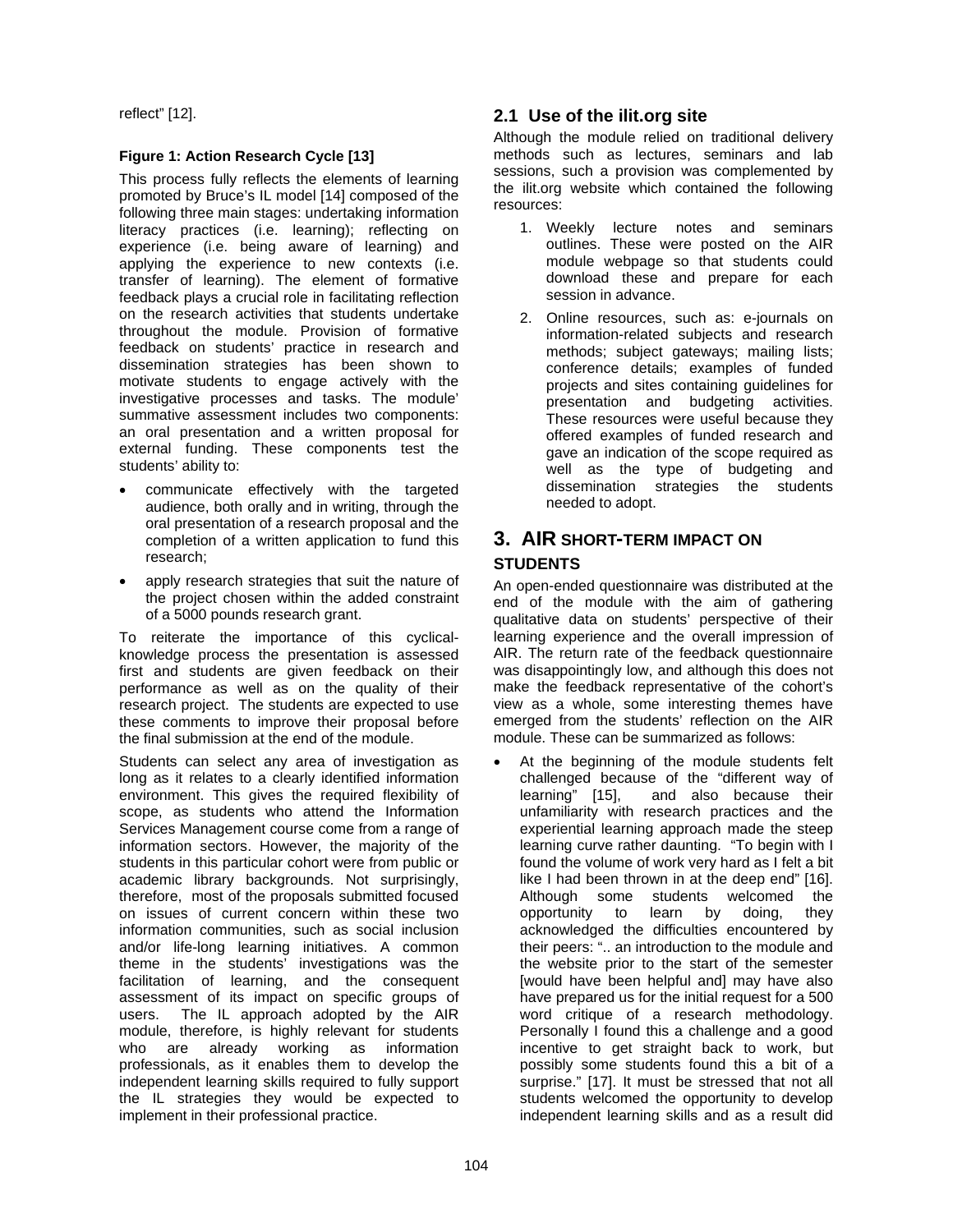not actively engage in the reflective practices when these were not perceived as having a direct connection with the assessment. For example, the 500-word critique mentioned earlier was completed by seventeen out of the forty-one students, while the group presentation was attempted by the entire cohort. Given that the first assessment component was a presentation of the bid to an adjudicating panel, the group presentation had a direct bearing on this and therefore generated active and widespread participation. Informal feedback from students has revealed that lack of time was responsible for the low response, although "Fear of failure" [18] might also have played a part in this.

Those students who actively engaged with the web-based resources and practical exercises found that research skills, identification of, and communication with the targeted audience improved over time thanks to continual practice and to feedback from tutors. Students' comments on specific improvements confirm the benefit of this approach: "the grouppresentation work helped highlight problems and potential ways of improving visual/oral skills. Individual presentations benefited from this" [19].

"My ability to develop an appropriate research design has greatly improved… the practical approach of actually working on a research bid has been helpful." [20].

"I still need to work on my writing skills although they have improved thanks to the feedback from the tutors." [21].

# **4. AIR RESULTS**

The main impact of AIR has been the substantial increase in students' confidence in developing and expressing their own ideas and translating these into research projects. Out of the 41 students attending the module five have actually received funding from their employers to implement the proposal submitted for AIR, which confirms the high quality of the work submitted and the applicability of the research to their work environment. For some students AIR has not been an easy learning experience and feedback from the written tasks gives some insight into the problems they had to overcome. The results from the first exercise, for example, show that the majority of the students who submitted work were unable to operate within the brief given, did not provide adequate evidence in support of their arguments, did not use an appropriate referencing system, and lacked a clear and structured writing style. Formative feedback was particularly useful in raising the students' awareness of these problems and provided an additional motivating factor resulting in greater

engagement with reflective practices to improve their skills. This could account for the overall low failure rate of four out of forty one.

The emphasis on provision of investigative practices that are appropriate and relevant to a range of information communities has certainly helped to motivate the students and has contextualised Information Literacy in the LIS curriculum of the MA. What remains to be seen is whether the IL skills nurtured by AIR will be used to enhance the quality of the dissertation work and to what extent the resources offered by the AIR website are useful in supporting independent research. To address these points, profiles of a sample of students who have completed the Applied Information Research module, and are now doing their dissertations, will be presented at the conference. The profiles will aim to assess the level of transferability that has occurred as students attempt to apply the newly acquired independent learning and reflective skills to their own investigations and to illustrate the extent and quality of these students' interaction with the web-based AIR resources.

# **5. CONCLUSION**

As mentioned earlier, one of the main problems encountered during the delivery of this module was the reluctance by some students to engage with some of the formative assessment practices. The following reasons were given to justify such a lack of involvement:

- 1. Students found the workload was too onerous and felt that insufficient time was allocated to complete the exercises. This will be remedied in future by introducing the tasks more gradually and by emphasising their overall impact on the assessment. In addition, extra class-time will be allocated to the module so that students will have more time to complete these tasks.
- 2. Students' lack of self-confidence and fear of failure also prevented them to fully engage with independent learning practices. In future the first session of the AIR module will be used to address at least some of these anxieties, to explore any spoonfeeding expectation that students may have and introduce a culture of independent learning.

The low return rate of the students' feedback is yet another problem that needs to be addressed. Feedback for this module relied on students' willingness to return the questionnaires after the module had ended, and, despite several reminders, a small number of questionnaires were returned. Therefore, reflections presented here illustrate issues raised by the questionnaire's results as well as by the informal feedback gathered from one-to